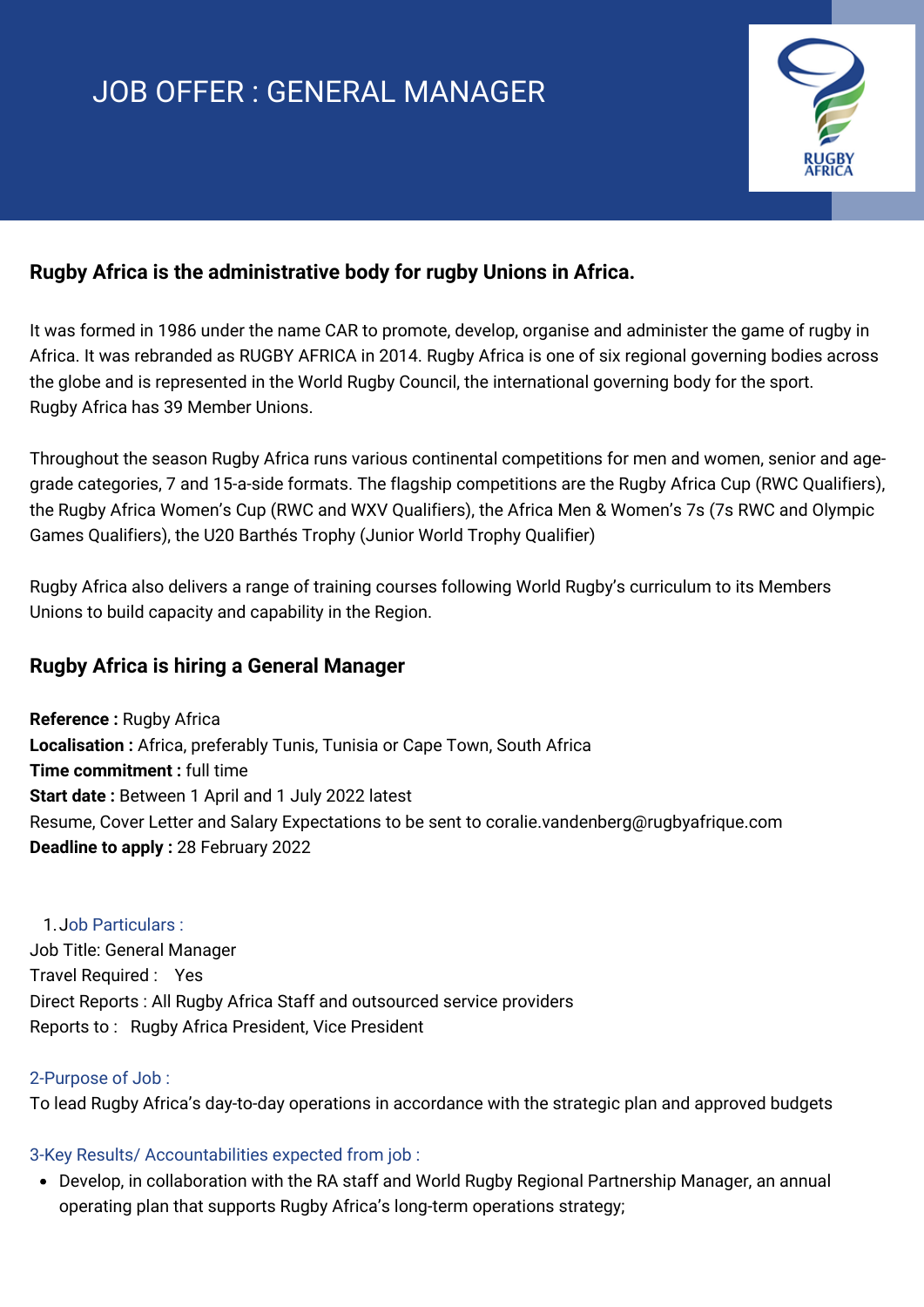- Oversee the effective and efficient running and management of all Rugby Africa's departments; including but not limited to:
- Competitions
- Training and Education
- Development
- Women's Rugby
- Match Officials
- Governance meetings
- Administration and secretariat
- Finance and accounting
- Commercial, sponsorships, broadcast
- Marketing and communication
- Keep the Rugby Africa's President, Vice-President and EXCO and relevant Committees fully informed of the conduct of the day-today operations of Rugby Africa towards the achievement of its established goals and of all material deviations from established goals or objectives and policies.
- Ensure that staff performance is managed and that Performance Objective Assessments of all employees in areas of responsibility are done timeously and within agreed timeframes.
- Ensure that the flow of communication on operational matters, resolution of issues, project development and management thereof is achieved; this includes ensuring timely Committees Meetings under the responsibility of various EXCO and Staff member
- Prepare EXCO meetings in collaboration with WR RPM and Brief the President and Vice-President of Rugby Africa on Rugby Africa's operational matters for review in advance of the Executive Committee meetings.
- Maintain a positive and ethical work climate that is conducive to attracting, retaining and motivating a diverse group of top-quality employees at all levels.
- Co-responsibility with the relevant staff for the commercial viability of Rugby Africa
- Service and retain business relationship between existing sponsors, Rugby Africa members, World Rugby and agreed stakeholders.
- Is proactive in suggesting improved ways of working, new projects and orientations to reach Rugby Africa's Strategic Objectives

# 4-Experience & Expertise (Typical educational qualifications & experience):

Educational background :

A post graduate qualification in business administration (Essential)

## Experience :

- 5 10 years' experience in business administration (Essential)
- At least 5 years' experience in a senior management position (Essential)
- At least 5 years' experience in a sports or similar environment in a senior management position (Desirable)

# 5-Critical Competencies :

- Conceptual thinking the ability to understand the relationships between different information and seeing the broader context. Uses existing theories and concepts to understand practical situations. Creates new concepts to explain complex information.
- Judgement and decision making the ability to exercises good judgement in making decisions considering all the available sources of information and alternatives. Expresses clear and rational reasons for taking a decision.